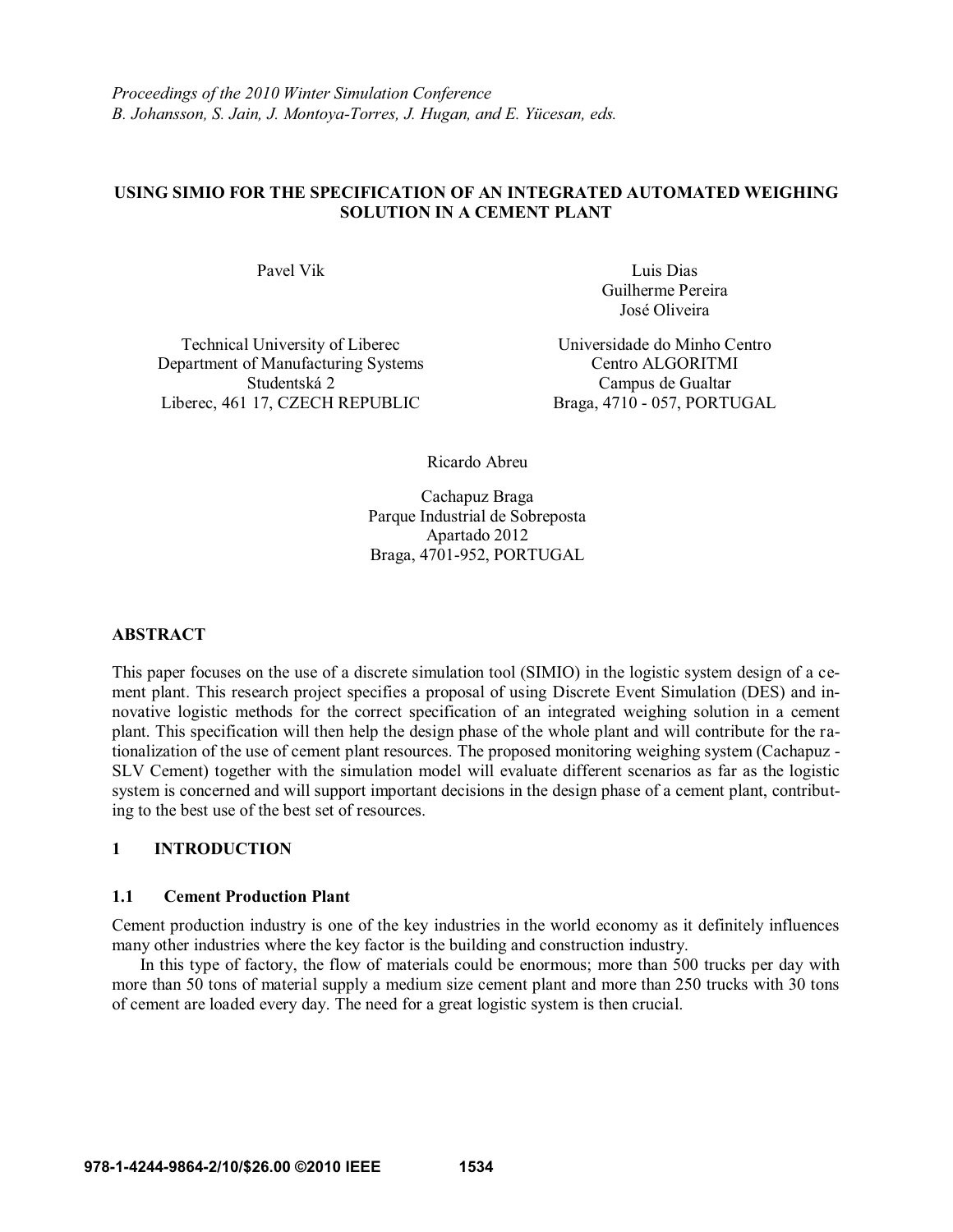# **1.2 General Plant**

One important fact related to the cement business is the global spreading of the cement groups and the consequent need to standardize technologies and plant layouts. Based on Figure 1, nine of top ten cement group leaders in the world adopted SAP ERP in order to control and fast adjust to the new market needs.

The same is valid to the plant layouts since cement groups tend to replicate the business models making small adjustments according to local market needs.





Figure 1: Implementation of SAP in a cement plant (Rasool 2008)

Figure 2 shows a typical configuration of a cement plant with the identification of the basic areas:

- 1. **Parking area**, where trucks wait for the registration of their arrival;
- 2. **Entrance and exit gates** check zones (usually with weight bridges). The main purpose is the final confirmation of the net weight as the difference of weights when arriving and leaving the plant;
- 3. **Loading** of cement product into **bulk** trucks in silos, where the truck is filled through automated equipment directly from the storage area;
- 4. **Loading** of cement product stored in **bags** in a warehouse. This type of loading can have a low automation level (conveyor and human power) or a higher level with the use of pallets (depending on the type of commerce and market requirements). This area is usually responsible for most failures in the process, as far as the correct type of material and correct amount of material is concerned. This area is identified as critical in a cement plant;
- 5. Supplying and unloading **raw material**. It is usually convenient to treat this type of processes separately once the respective large number of trucks can cause serious flow problems inside the plant.

It is then possible to identify problematic areas and respective aims:

- $\bullet$ • Loading processes – the aim is to avoid errors in loading, making use of standard loading times;
- $\bullet$ Avoiding plant overcrowding and traffic jams inside of the plant;
- $\bullet$  Rationalizing the use of resources (gates, loading places or human resources) and allowing flexible reactions to specific customer requirements.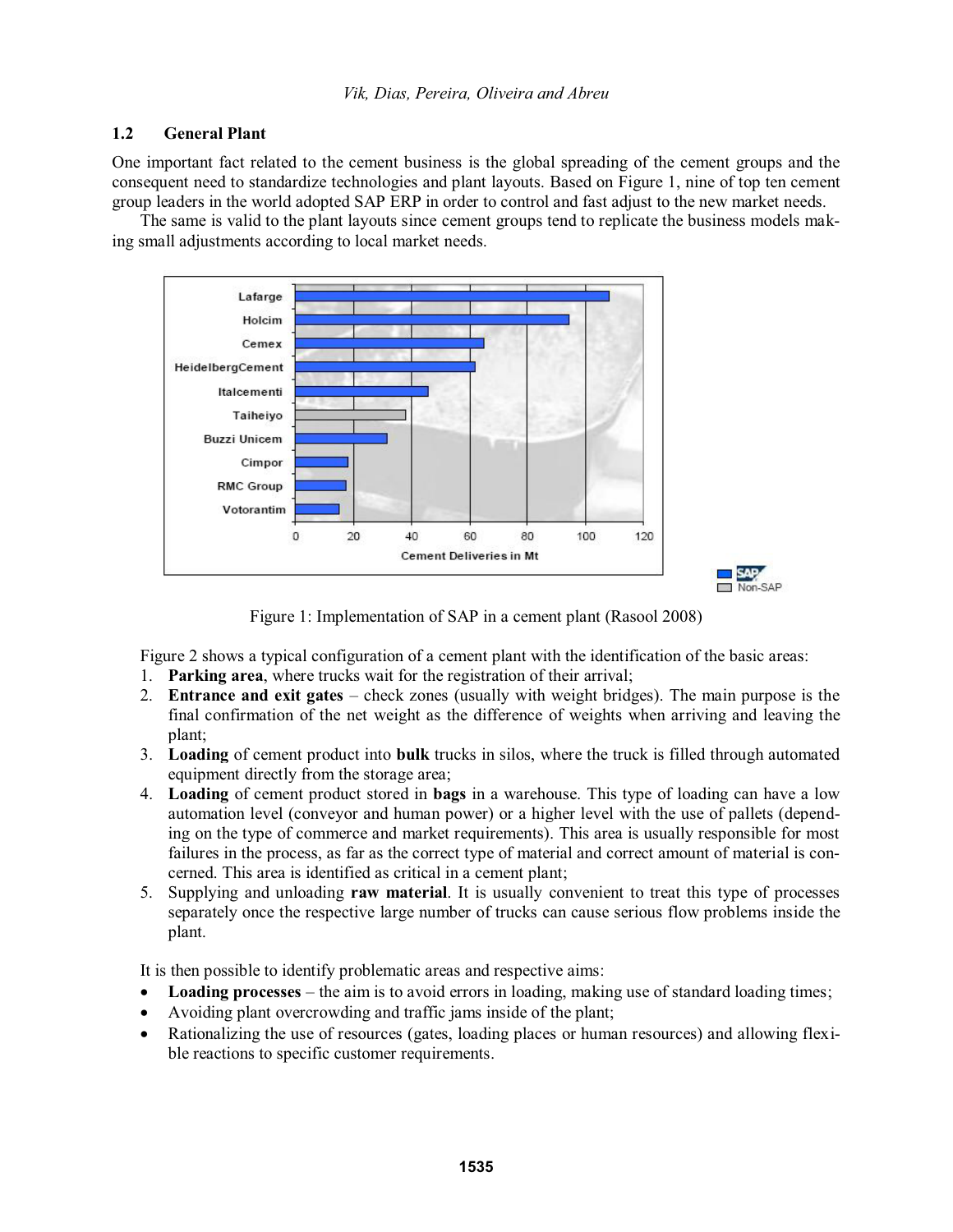The main issue of this project will involve the integration of the SLV Cement logistic system and a discrete-event simulation software tool (SIMIO). This approach will help find a high performance configuration and control of logistic components in cement plants. These components include weighing systems in both entrance and exit gates, registering and managing customer orders and requirements, truck flow control, etc.

Our project focuses on the identification of bottlenecks in the system, finding a set of possible solutions and choosing the best one. DES is used for this purpose (Francis, McGinnis, and White 1992).



Figure 2: Configuration of a cement plant

### **1.3 SLV Internal Logistic System**

SLV Cement is a complete logistic system for cement plants developed by Cachapuz. This automatic and integrated logistic system deals with all the processes since the arrival of a truck to the cement plant to the shipping of cement. At the end of the process, even the administrative tasks like issuing and printing the necessary documentation are performed automatically. Another interesting SLV feature is the complete integration with SAP business software (ERP).

This proposed fully integrated logistic system will permit to increase throughput (trucks per unit time) and reduce the number of operators needed, thus avoiding human errors.

The following picture (Figure 3), presents the main system architecture. Based on a central core, a set of different modules like reporting, automation and control, alerts (with SMS and mail sending), process logs and extensibility with external ERPs, were developed. Over these modules, the different plant areas like parking, check-in / check-out, raw material unloading zones, bag warehouses or bulk-loading, will be customized and automated. Additionally, as an answer to the global spread of the SLV system, the platform is fully prepared to remote support allowing fast diagnosis of and response to any factory needs.

# **1.4 Discrete Event Simulation (DES)**

DES is the act of imitating the behavior of an operational system or process using an analog conceptual model on a computer. The arguments below will help understand why simulation would be a useful tool:

- All processes have stochastic behavior (Kulturel 2007);
- It is a complex system with many resources and non deterministic conditional routing decisions;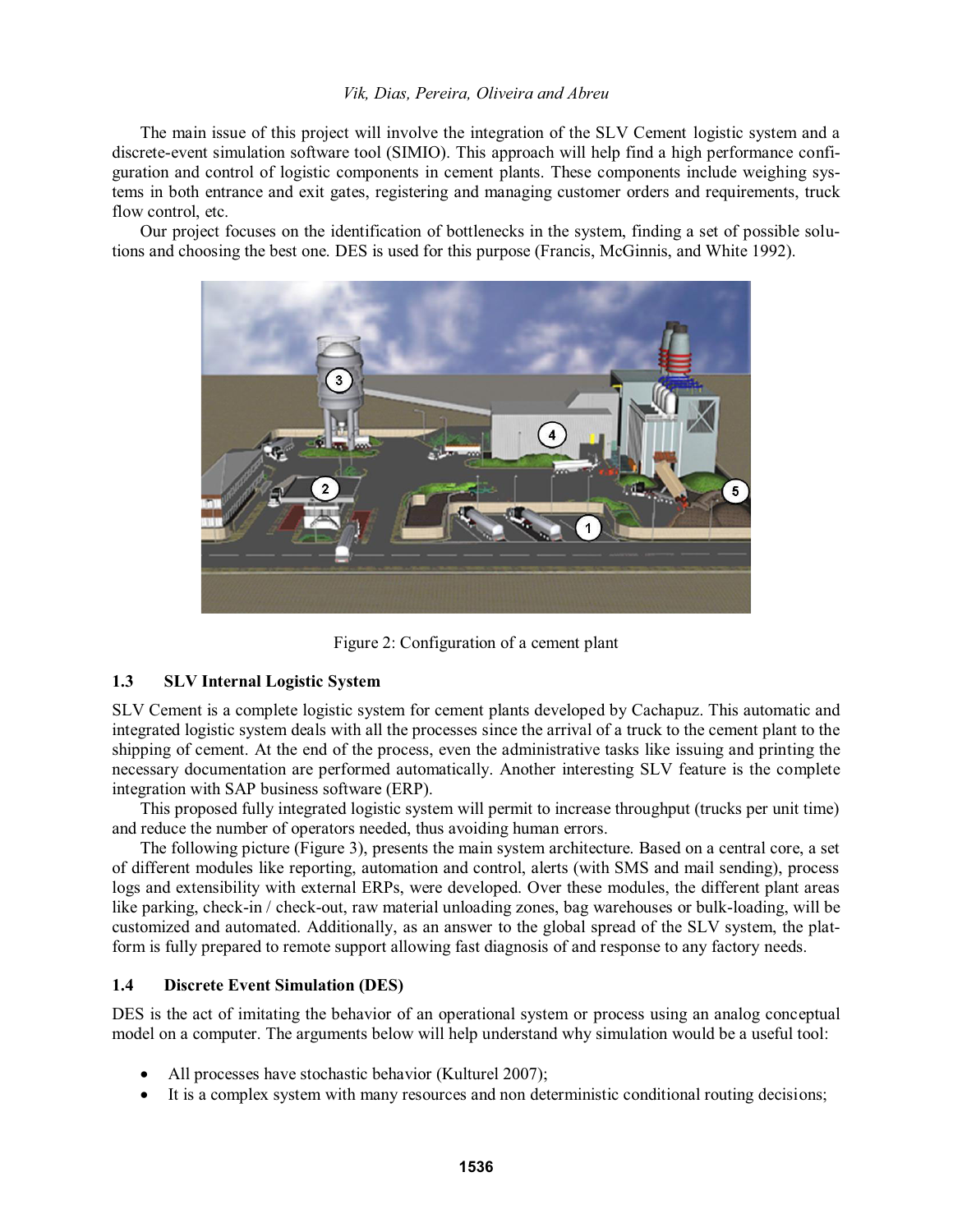- -3D graphic and animation is relevant for easy demonstration and presentation;
- Need for simulating crashes and breakdowns in real processes (e.g. printer breakdown, electric failures, human errors etc.);
- Need for analysis of time dependent patterns of demand and facilities/resources availability.



Figure 3: SLV Cement Logistic system

# **1.5 SIMIO**

SIMIO is a quite new simulation tool; it was developed in 2007 and represents a new approach in simulation – object orientation. Modeling is based on describing system's objects and evolution of system behavior by interaction of these objects (Pegden 2007). SIMIO supports:

- Creating 3D animation on one step, importing 3D objects from Google 3D Warehouse (Figure 9);
- Importing data from Excel worksheets (snapshot in Figure 6);
- Writing own logic functions (e.g. priority rules) in many languages (C++, Visual Basic, etc.) (snapshot in Figure 7);
- $\bullet$ Creating our own intelligent objects and libraries.

 For this project, SIMIO simulation software was chosen in a perspective of a new challenge in this area (other simulation tools are discussed in Dias, Pereira, and Rodrigues 2007), and the issues below gained a great relevance for this project:

- $\bullet$ Testing a new simulation tool for setting it as a part of currently used internal logistic system;
- - Testing new possibilities for introducing this new simulation tool for educational purposes in our department.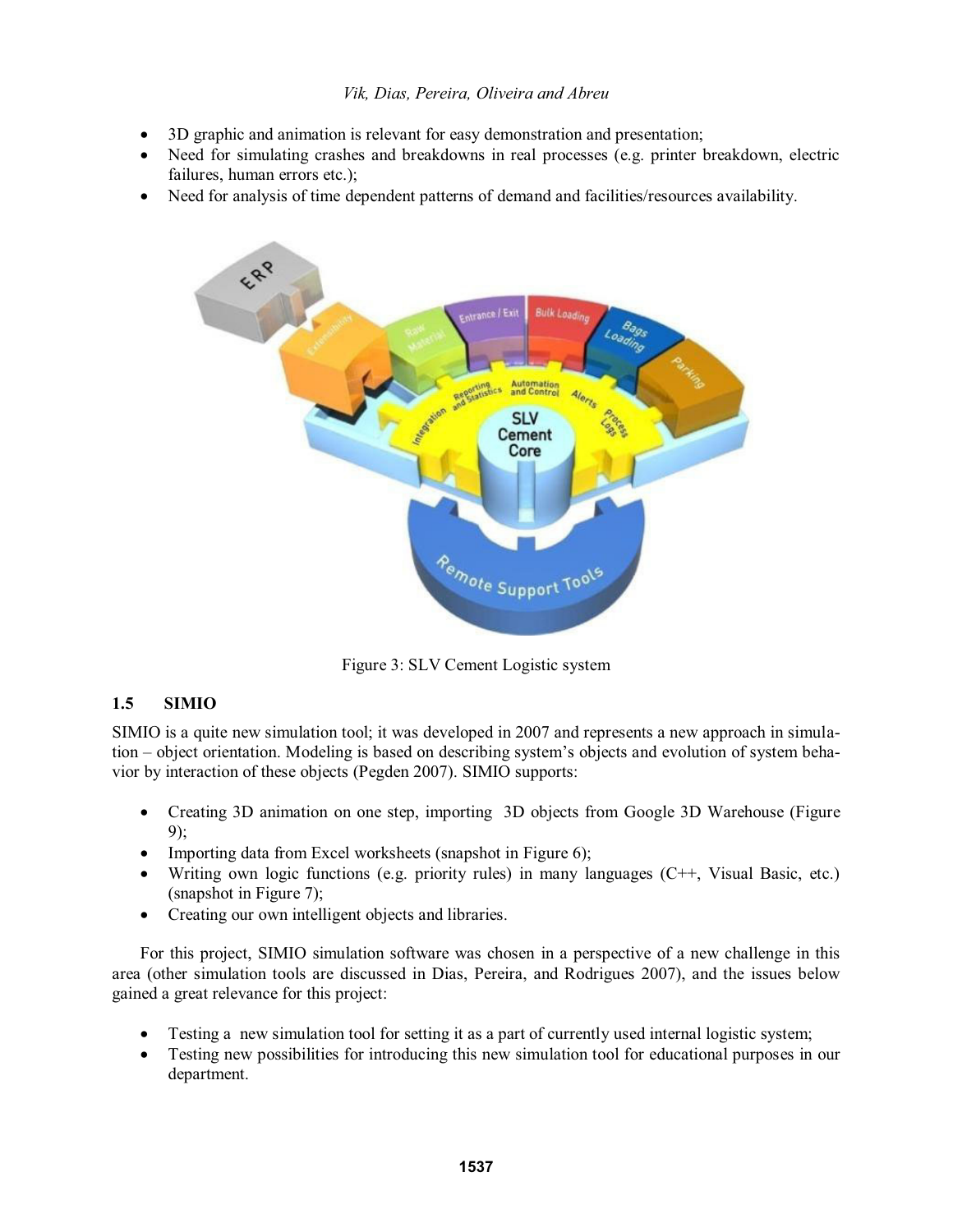#### **1.6 Integration of a Simulation Tool and the Logistic System**

According to mentioned issues, it is possible to identify why implementation of DES would be relevant in the context of a cement company:

- $\bullet$ Currently used logistic application manages the flow of trucks in the plant;
- $\bullet$ It helps answer what-if questions, checking (testing) the impacts of system changes;
- $\bullet$  The plant processes and control logic are in the minds of managers and changes are made based on their knowledge (experience) and not on proved scenarios.

It is possible to make use of the integration of these tools in two different contexts, see Figure 3.

- - Improving and optimizing a plant system that already uses SLV logistic system (current customers);
- $\bullet$ Supporting the implementation of SLV system for new customers.

The first approach (see schema in **Figure 4**, left side of the figure) can help in **re-design** tasks, testing different scenarios and suggesting configuration changes. The simulation model gives answers to "whatif" analysis and shows impacts and influences of tested changes in the overall performance.

Simulation can also be used for the **implementation of a new logistic system** in a new plant (Figure 4, right side of the figure). In this case simulation is a great tool and the 3D animation will help visualize a non-existing system and it is therefore possible to suggest and configure a complete system before its implementation in the plant. The DES will then help the specification of the global logistic system in close connection with the integrated automated weighing system proposed.

According to the number of known projects, it is possible to say that re-design tasks are much more often than the design of completely new logistic systems (Kulturel 2007) (Vik 2009).



Figure 4: Schema of two different uses of integration approaches

#### **2 PROBLEM DESCRIPTION AND PROJECT STEPS**

As an illustrative example of the mentioned integration principles and for an easy understanding, we chose a simple model of a real cement plant and its logistic processes. This solution is based on general usage in any cement (or similar) kind of factory.

Our simulation approach included the steps proposed in Muther (1973), Taylor (2008), Zelinka (1995), and are illustrated below (according to

Figure **4**).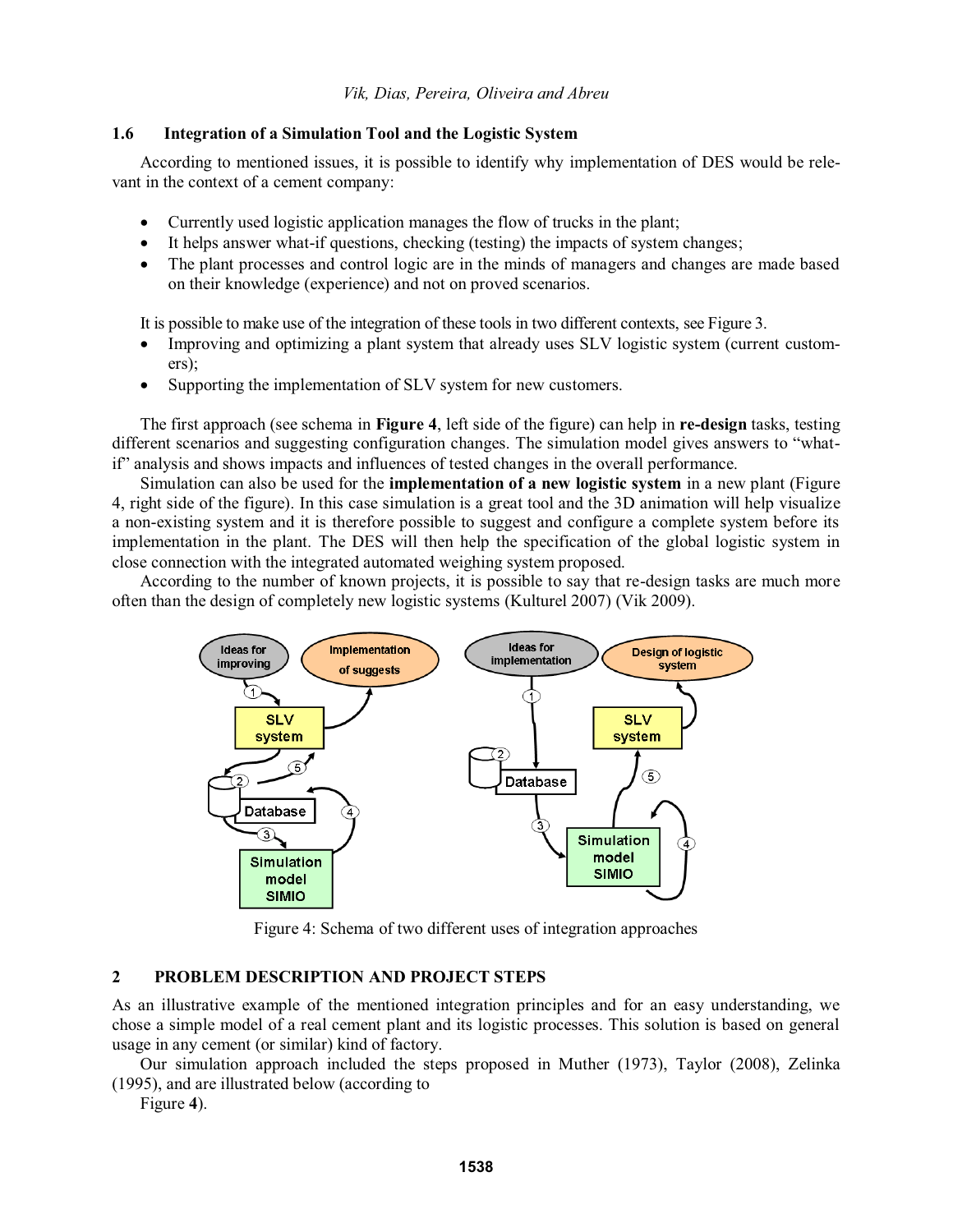- 1) Definition of project aims
	- Definition of exact project targets according to customer requirements;
	- Setting of system's borders and level of detail;
	- Team building and its responsibility.
- 2) Processing of input data
	- Technical data (facilities data, product data, information about material flows, production areas, breakdowns, shifts etc.);
	- Organization data (production scheduling);
	- Business data (costs, orders).
- 3) Creation of simulation model
	- Conceptual model (schematic);
	- Computer model.
- 4) Simulation run and experiments
	- Validation and model verification;
	- Setting of parameters, length of simulation run;
	- Running of experiments.
- 5) Interpretation of results and implementation
	- Data analysis;
	- Interpretation of results, their presentation and comparing suggested alternatives and scenarios (graphs, tables, 3D animation).

### **2.1 Short description and definition of project aims**

In Figure 5, there is a schema of this system. There are several types of trucks according to the kind of loads (incoming trucks with raw material and outgoing trucks with final cement products)



Figure 5: Schema of a simple production system

These trucks must go through the entrance gates where they are registered and weighed. After that, they are sent into correct location in the plant for loading or unloading material. Then, trucks are weighed again and after final checking, they can leave the plant through the exit gates.

Through a preliminary analysis, some predictable problems would arise. Mainly, in this type of factories, the length of queues in some specific factory facilities – entrance gates, for example, always constitutes a relevant problem, causing long waiting times for customers. Usually this problem is due to inadequate number of facilities/resources available (e.g. loading places in warehouse) or to long loading times. Also, an inadequate control of work flows would lead to:

- -Wrong destinations associated to trucks, once inside the plant;
- Trucks waiting even when facilities are available;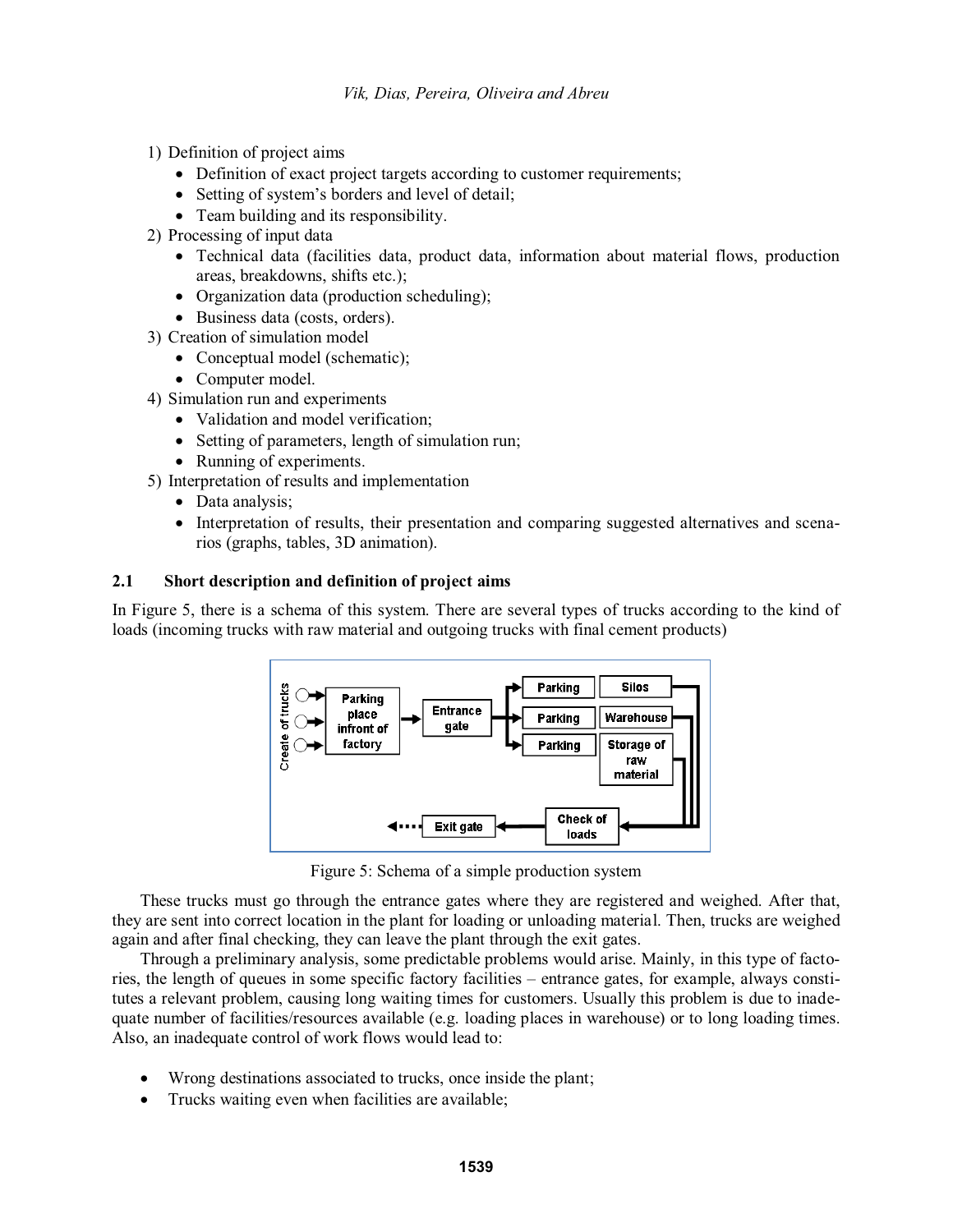- Bad administrative options and absence of modern registration technologies as magnetic cards;
- Traffic jam inside plant;
- Incorrect loads;
- Breakdowns of key facilities;
- $\bullet$ Inadequate Production scheduling.

Though, DES could be a powerful tool to improve processes and draw suggestions for modern control systems implementation (Benjaafar, Heragu, and Irani 2002).

### **2.2 Processing of input data**

For a correct analysis and the creation of an adequate simulation model, it is necessary to use valid data as:

- $\bullet$ Definition of operations (inputs and outputs, production times etc.);
- Productive facilities and their properties (capacity, transport speeds, breakdowns statistics etc);
- Layout specifications and graphical models for entities and facilities (for realistic animation 3D models of facilities can be used, that are downloadable from Google 3D Warehouse);
- Possible truck routings through production facilities and respective control logic;
- Workers and their properties (capabilities);
- Production scheduling;
- Demand patterns (rate tables of arriving trucks);
- $\bullet$ Patterns of failures;
- $\bullet$ Shifts management.

These data are processed for making analysis and formatted to SIMIO as it is shown in Figure 6 (rate table of trucks within a day and an example of production times).

| Starting<br>Offset | Ending Offset   | Rate (events<br>per hour) |   |                                               |               |              |                                     |                     |                                              | Tome!<br>54,53132                                | n ware                                                |
|--------------------|-----------------|---------------------------|---|-----------------------------------------------|---------------|--------------|-------------------------------------|---------------------|----------------------------------------------|--------------------------------------------------|-------------------------------------------------------|
| Day 1, 00:00:00    | Day 1, 01:00:00 | 10                        |   | 20                                            |               |              |                                     |                     |                                              | 41, 3545<br>16.94054                             | <b>Com</b>                                            |
| Day 1, 01:00:00    | Day 1, 02:00:00 | 12                        |   | 15                                            |               |              |                                     |                     |                                              | 2,8032                                           |                                                       |
| Day 1, 02:00:00    | Day 1, 03:00:00 | 23                        |   |                                               |               |              |                                     |                     |                                              | 713321                                           |                                                       |
| Day 1, 03:00:00    | Day 1, 04:00:00 | z.                        |   | 10                                            |               |              |                                     |                     |                                              |                                                  |                                                       |
| Day 1, 04:00:00    | Day 1, 05:00:00 | 10                        |   | Frequency<br>5                                |               |              |                                     |                     |                                              |                                                  |                                                       |
| Day 1, 05:00:00    | Day 1, 06:00:00 | 5                         |   |                                               |               |              |                                     |                     |                                              |                                                  |                                                       |
| Day 1, 06:00:00    | Day 1, 07:00:00 | 5                         |   |                                               |               |              |                                     |                     |                                              |                                                  |                                                       |
| Day 1, 07:00:00    | Day 1, 08:00:00 | 14                        |   | 0                                             | 600           | 1200<br>1800 | 2400                                | 3600<br>3000        | 4200                                         | 5400<br>4800                                     |                                                       |
| Day 1, 08:00:00    | Day 1, 09:00:00 | 23                        |   | Operation times for loading bulk-trucks [sec] |               |              |                                     |                     |                                              |                                                  |                                                       |
| Day 1, 09:00:00    | Day 1, 10:00:00 | 49                        |   |                                               |               |              |                                     |                     |                                              |                                                  |                                                       |
| Day 1, 10:00:00    | Day 1, 11:00:00 | 58                        |   | Table routing Table basic Table facility      |               |              |                                     |                     |                                              |                                                  |                                                       |
| Day 1, 11:00:00    | Day 1, 12:00:00 | 55                        |   | Track kind                                    | truck_type_id |              | queue limitation RateTableProperty1 | Times operation     |                                              |                                                  | Times Gates Exit   Times gates enter Truck weight exp |
| Day 1, 12:00:00    | Day 1, 13:00:00 | 50                        |   | Truck_Bag                                     |               | 50           | Rate_table_Bags                     | random.normal(4,1)  |                                              | random.Normal(   random.normal(   Random.Uniform |                                                       |
| Day 1, 13:00:00    | Day 1, 14:00:00 | 57                        |   | Truck_Bulk                                    |               | 10           | Rate_table_Bulks                    | random.normal(20,3) |                                              | random.Normal(  random.normal(  Random.Uniform   |                                                       |
| Day 1, 14:00:00    | Day 1, 15:00:00 | 42                        |   | Truck Coal                                    |               | 1000         | RateTable_Coal                      | random.normal(10,2) |                                              | random.Normal( random.normal( Random.Uniform     |                                                       |
| Day 1, 15:00:00    | Day 1, 16:00:00 | 2                         |   | Truck Flyash                                  |               | 1000         | RateTable Flyash                    | random.normal(10,1) |                                              | random.Normal( random.normal( Random.Uniform     |                                                       |
| Day 1, 16:00:00    | Day 1, 17:00:00 | 31                        |   | Truck Store                                   |               | 10           | RateTable Store                     | random.normal(30,9) |                                              | random.Normal(  random.normal(  Random.Uniform   |                                                       |
| Day 1, 17:00:00    | Day 1, 18:00:00 | 55                        |   | Truck Clinker A                               |               | 100          | RateTable Clinker                   | random.normal(10,1) |                                              | random.Normal( random.normal( Random.Uniform     |                                                       |
| Day 1, 18:00:00    | Day 1, 19:00:00 | 54                        |   | Truck Laterate                                |               | 1000         | RateTable Store                     | random.normal(10,1) |                                              | random.Normal( random.normal( Random.Uniform     |                                                       |
| Day 1, 19:00:00    | Day 1, 20:00:00 | 55                        |   | Truck_Gypson                                  |               | 1000         | RateTable_Coal                      | random.normal(30,5) |                                              | random.Normal( random.normal( Random.Uniform.    |                                                       |
| Day 1, 20:00:00    | Day 1, 21:00:00 | 48                        |   | truck Clinker B                               |               | 100          | RateTable Clinker                   | random.normal(10.1) | random.Normal( random.normal( Random.Uniform |                                                  |                                                       |
|                    |                 |                           | 学 |                                               |               |              |                                     |                     |                                              |                                                  |                                                       |

Figure 6: Input data (arrival rate and distribution function) and its representation in SIMIO

### **2.3 Creation of the simulation model**

For the creation of a simulation model, standard elements like **source**, **process** and **sink** were used, connected by a set of paths.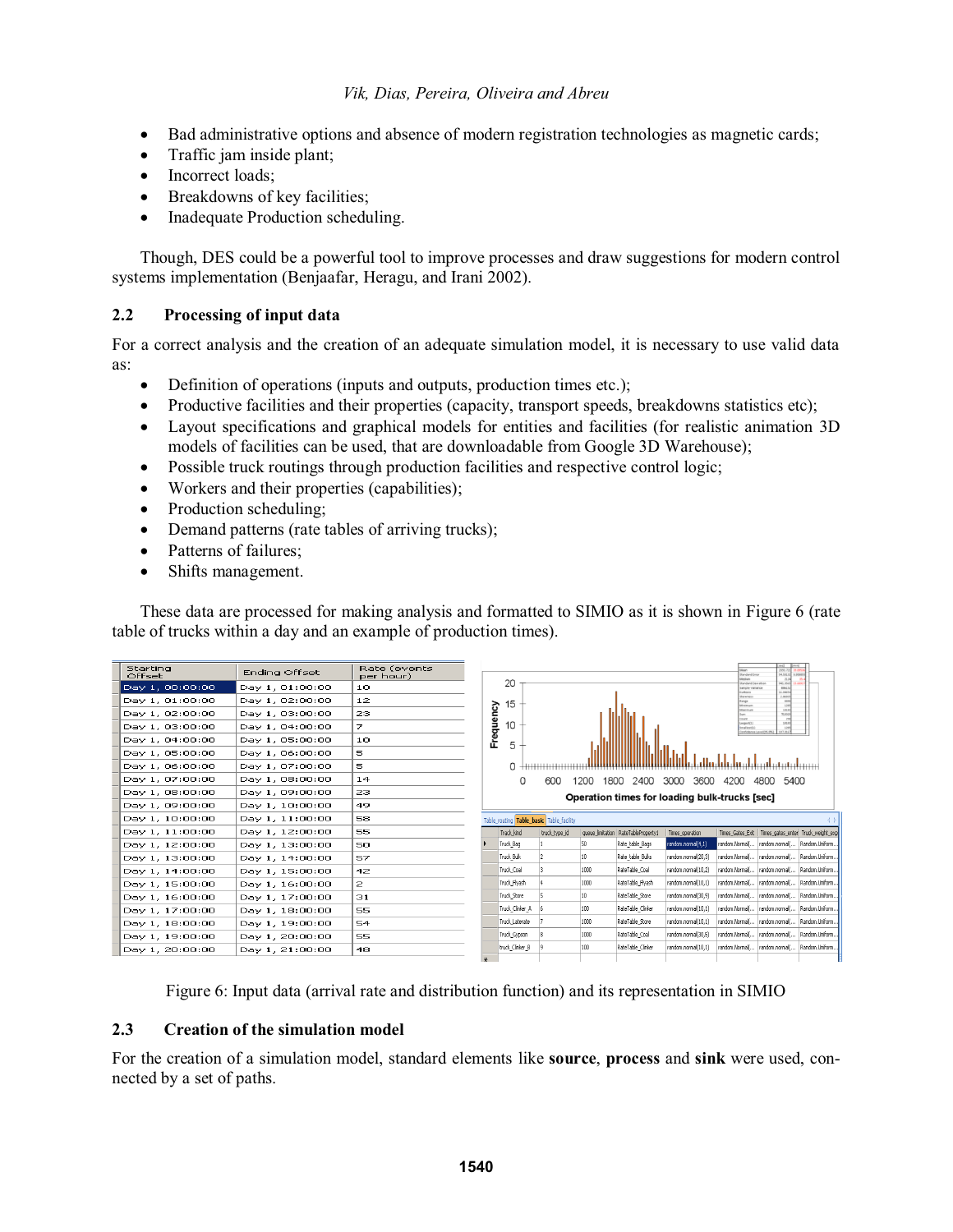Some main processes were identified:

- -Loading request registration;
- $\bullet$ Waiting for calling to entrance;
- $\bullet$ Entrance gate and respective weighing (both empty and loaded trucks);
- $\bullet$ Loading/unloading (silos, warehouse, storage of raw material and storage of lime stone);
- $\bullet$ Load checking;
- $\bullet$ Exiting gate (weighing).

Some random variables were studied:

- $\bullet$ Patterns of time between arrivals at different periods of the day and different days;
- $\bullet$ Operation times;
- -Failures of facilities, errors in loading actions.

 For describing a realistic behavior of the trucks in the plant, some special functions were created. For avoiding traffic jams inside the plant, a limitation function is used - only a limited number of trucks could be inside the plant at the same time (remaining trucks should wait for a call outside the plant). In real plants (with SLV system), the waiting trucks are then called, using either an outside panel information board or even sending an SMS to the driver's mobile phone.

For finding the next destination (in the model represented as element "node") wherever the roads fork, another function is used. Process diagram of this function is shown in Figure 7. A typical use of this function would be for performing the task of finding the correct entrance gate. Each truck has a set of attributes like identification number and weight. According to these data, function finds optimal destination for a truck by searching in the "Table\_routing" that contains all data about possible routes for each kind of truck. Searching is based on this information:

- $\bullet$ Kind of truck (raw material trucks use a special gate);
- $\bullet$ Weight limitation of gate (e.g. 60 tons);
- Current queues in front of each suitable gate;
- $\bullet$ Current state of facility (if there is some failure, another gate should be chosen).

If there is no free gate, the truck will wait in the queue until another truck leaves some of the gates.



Figure 7: Logic diagram and Routing table

*Fails* 

One of the very important issues is the influence of fails, especially errors in loads. These errors can be caused by loading wrong material or (more often) by loading the wrong quantity. Trucks with loading er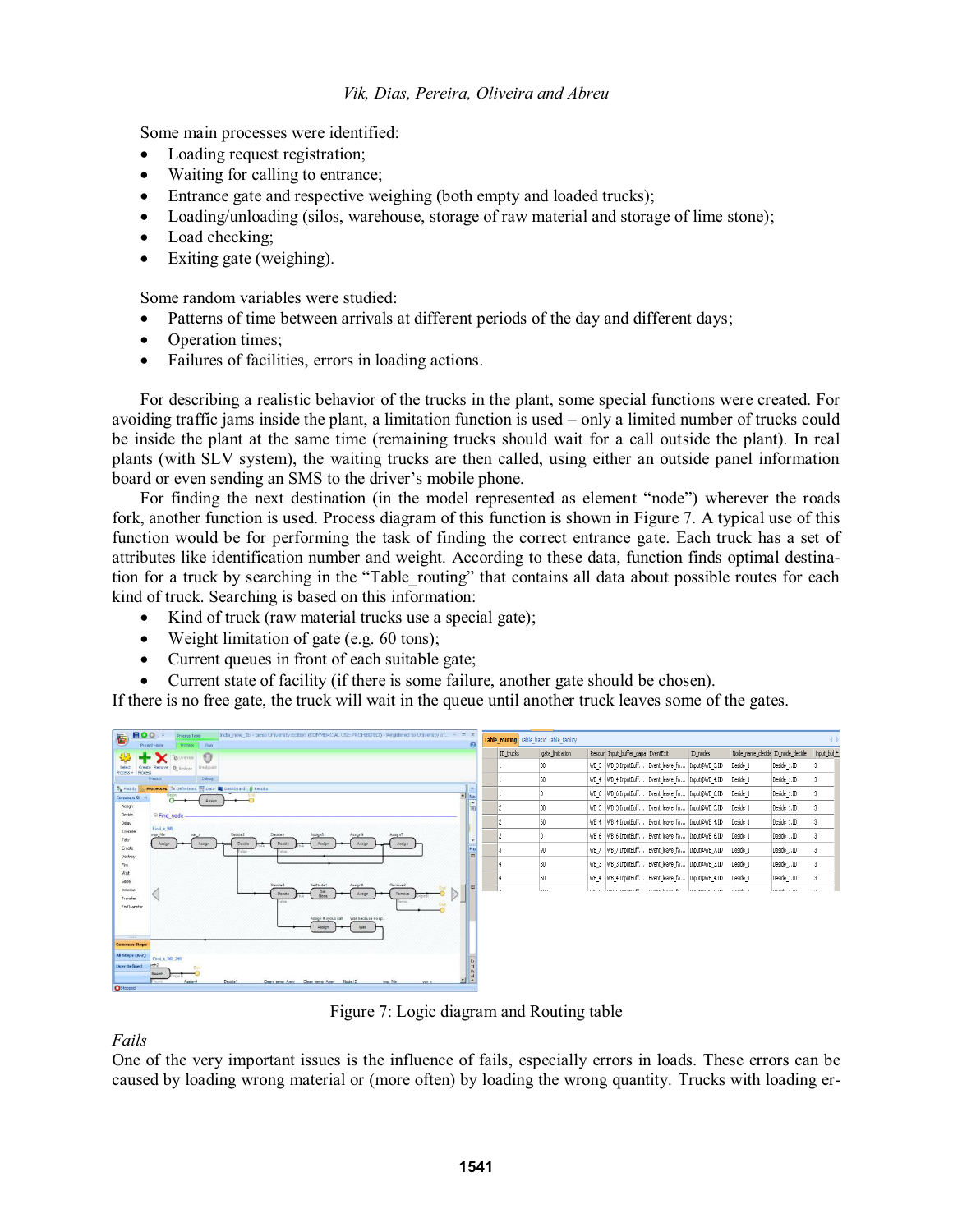rors are rejected in the dispatch area - see Figure 8 (1), and sent back for re-checking their loadings (2). Afterwards these trucks can finally leave the plant (3).

In some cases, these errors could be critical as far as the flow of trucks in the plant is concerned – moreover, it implies re-use of resources to overcome the loading error.



Figure 8: Rejection procedure for loaded trucks

# *Graphic*

SIMIO supports 3D graphics and animation. It is possible to import plant layouts in 'dxf' format and to use Google 3D Warehouse library for inserting 3D object models, creating realistic 3D plants. In Figure 9, there are some screenshot examples for this project.



Figure 9: SIMIO model with 3D animation

### **2.4 Simulation run and experiments**

One of the project aims is to find out adequate sets of parameters for system configuration:

- $\bullet$ Number of input gates;
- $\bullet$ Number of loading positions in the warehouse;
- $\bullet$ Number of output gates.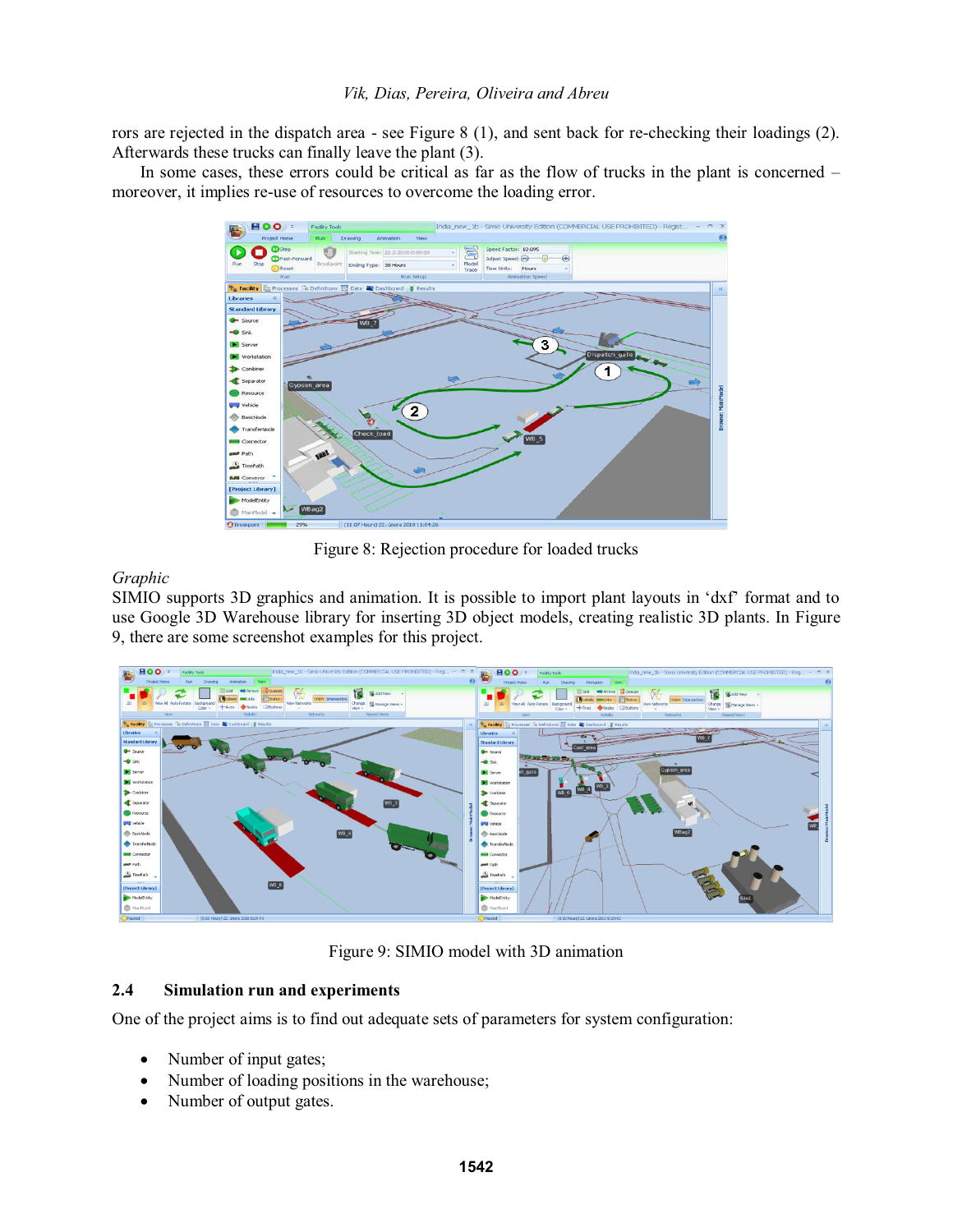| Scenario<br>Name      | <b>Status</b> | Replications<br>Required | Replications<br>Completed |   |    | number_Main_gate  number_Warehous  Number_Exit_Main |
|-----------------------|---------------|--------------------------|---------------------------|---|----|-----------------------------------------------------|
| Scenario1             | Idle          | 5                        | 5                         |   | 9  |                                                     |
| Scenario <sub>2</sub> | Idle          | 5                        | 5                         | 2 | 9  |                                                     |
| Scenario3             | Idle          | 5                        | 5                         |   | 9  | 2                                                   |
| Scenario4             | Idle          | 5                        | 5                         | 2 | 9  | 2                                                   |
| Scenario5             | Idle          | 5                        | 5                         |   | 10 |                                                     |
| Scenario6             | Idle          | 5                        | 5                         | 2 | 10 | 2                                                   |
| Scenario7             | Idle          | 5                        | 5                         |   | 15 |                                                     |
| Scenario8             | Completed     | 5                        |                           |   | 15 |                                                     |

SIMIO permits to define a table of different scenarios and run several experiments (Figure 10).

Figure 10: Parameters for experimentation

 Then a comprehensive report is generated. In this short prototype described, the most important performance indicators are:

- Throughput of trucks (number of trucks that enter and leave the plant per unit time);
- Facilities utilization;
- Waiting times of trucks for operation.

Results for these experiments are shown in the table in Figure 11. Each row represents the results of one experiment according to parameters shown in Figure 10.

|           | Main_gate - Processing Time - Percent |               |          |            |          |          |
|-----------|---------------------------------------|---------------|----------|------------|----------|----------|
| Scenario  | Data Source                           | Category      | Average  | Half Width | Minimum  | Maximum  |
| Scenario1 | [Resource]                            | ResourceState | 29.75536 | 0.43101    | 29.18406 | 30.12347 |
| Scenario2 | [Resource]                            | ResourceState | 27.54864 | 0.3666     | 27.29362 | 28.0276  |
| Scenario3 | [Resource]                            | ResourceState | 29.79054 | 1.06835    | 29.13903 | 31.21303 |
| Scenario4 | [Resource]                            | ResourceState | 27.49827 | 0.59905    | 26.83926 | 28.02074 |
| Scenario5 | [Resource]                            | ResourceState | 30.51787 | 0.65836    | 29.79014 | 31.00903 |
| Scenario6 | [Resource]                            | ResourceState | 27.69663 | 0.32508    | 27.36852 | 27.98234 |
| Scenario7 | [Resource]                            | ResourceState | 34.42859 | 0.74333    | 33.52589 | 34.98037 |
| Scenario8 | [Resource]                            | ResourceState | 31.20565 | 0.31892    | 30.87649 | 31.47235 |
|           |                                       |               |          |            |          |          |
| Scenario  | Data Source                           | Category      | Average  | Half Width | Minimum  | Maximum  |
| Scenario1 | <b>InputBuffer</b>                    | Throughput    | 2997.4   | 48.32633   | 2929     | 3020     |
| Scenario2 | <b>InputBuffer</b>                    | Throughput    | 3019.4   | 35.79426   | 2997     | 3068     |
| Scenario3 | <b>InputBuffer</b>                    | Throughput    | 2994     | 100.69268  | 2923     | 3126     |
| Scenario4 | <b>InputBuffer</b>                    | Throughput    | 3013.6   | 72.58377   | 2943     | 3074     |
| Scenario5 | <b>InputBuffer</b>                    | Throughput    | 3066     | 66.67603   | 2976     | 3105     |
| Scenario6 | <b>InputBuffer</b>                    | Throughput    | 3042     | 45.87545   | 3018     | 3107     |
| Scenario7 | <b>InputBuffer</b>                    | Throughput    | 3462.4   | 70.30244   | 3389     | 3529     |
| Scenario8 | <b>InputBuffer</b>                    | Throughput    | 3486.4   | 53.61778   | 3412     | 3524     |

Figure 11: Results for experiments – resource utilization and throughput analysis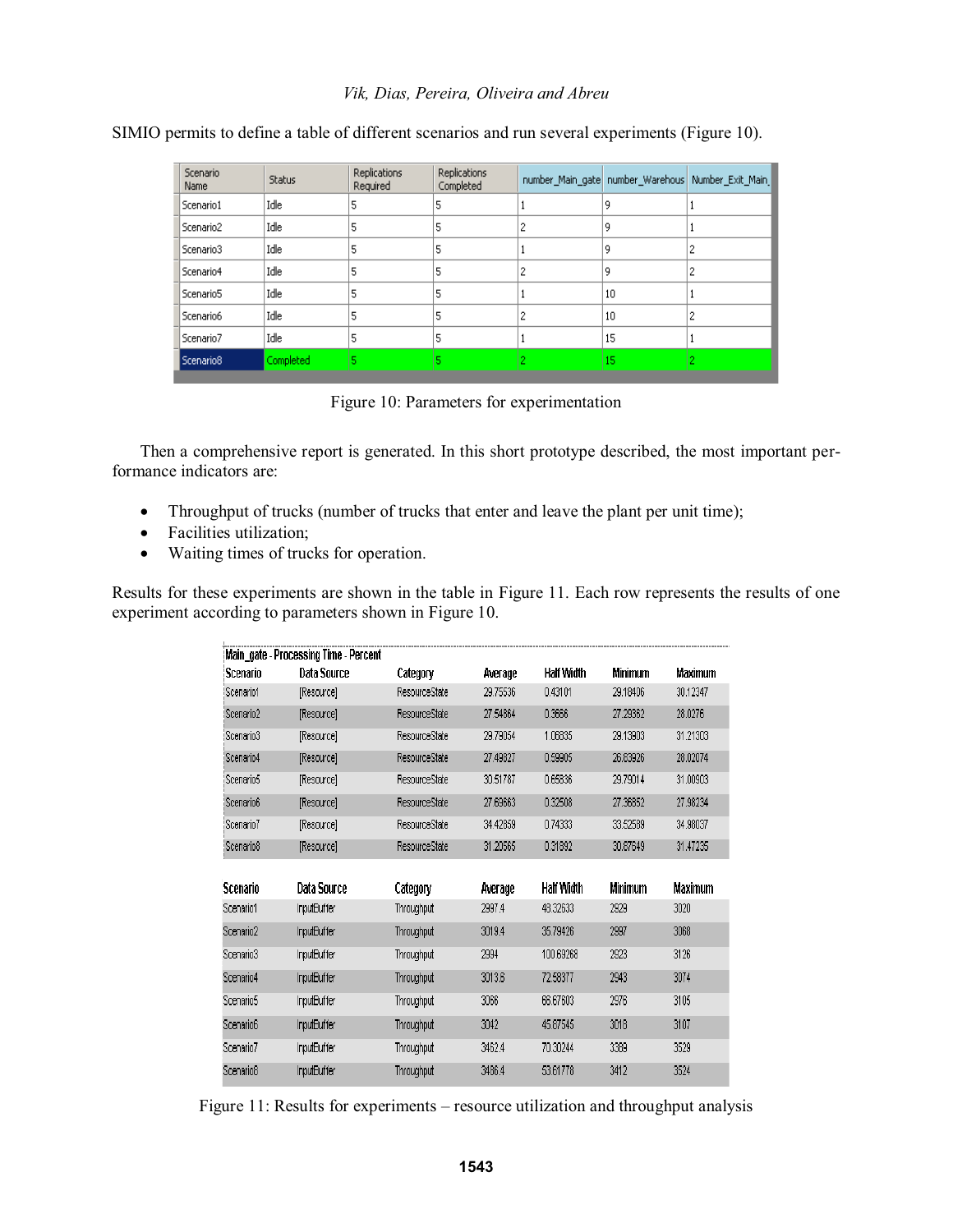### **2.5 Interpretation of results and implementation**

Analyzing scenarios defined in Figure 10 and results shown in Figure 11, it is possible to conclude that the bottleneck of the current system is the number of loading places in the warehouse. Apparently, the number of gates used is adequate and it does not influence the global system throughput. It was previously thought that, due to the high number of trucks waiting in the entrance gate, the number of gates would be critical to the overall system performance. Instead, it is now clear that the main problem is concerned with the number of loading places in the warehouse - in fact this number of loading places does affect system performance.

Figure 12 shows graphically the number of trucks inside the plant during a whole week. Each plot line represents a different kind of trucks, in four different colors for: bulk, bags, raw material and lime stone. These data were obtained by exporting appropriate arrays from SIMIO and confirm previous set of conclusions.



Figure 12: Number of trucks inside the factory

For trucks behavior analysis, a special array was created in order to record important moments of each truck in the system (for example arrival time for each truck, registering time, calling time, operation times, dispatching time etc.)

Results of this analysis include:

- $\bullet$ Total time in plant;
- $\bullet$ Waiting time in queues;
- $\bullet$ Loading times.

Examples of these results are shown in Figure 13.

# **3 RESULTS AND CONCLUSIONS**

The usage of an internal logistic system and DES for the design of this type of factory seems to be a good approach. It is possible to virtually implement a logistic control system to an existing factory and analyze corresponding impact without any type of physical intervention in the real factory - it is also possible to completely design a completely new factory.

This simulation model could also be used to:

- $\bullet$  Testing impacts of fails, breakdowns or crashes and predicting ways of overcoming these situations;
- Creating 3D realistic detailed animation for presentation;
- $\bullet$ Avoiding bad design decisions through previous tests with the simulation model;
- $\bullet$ Testing system stability;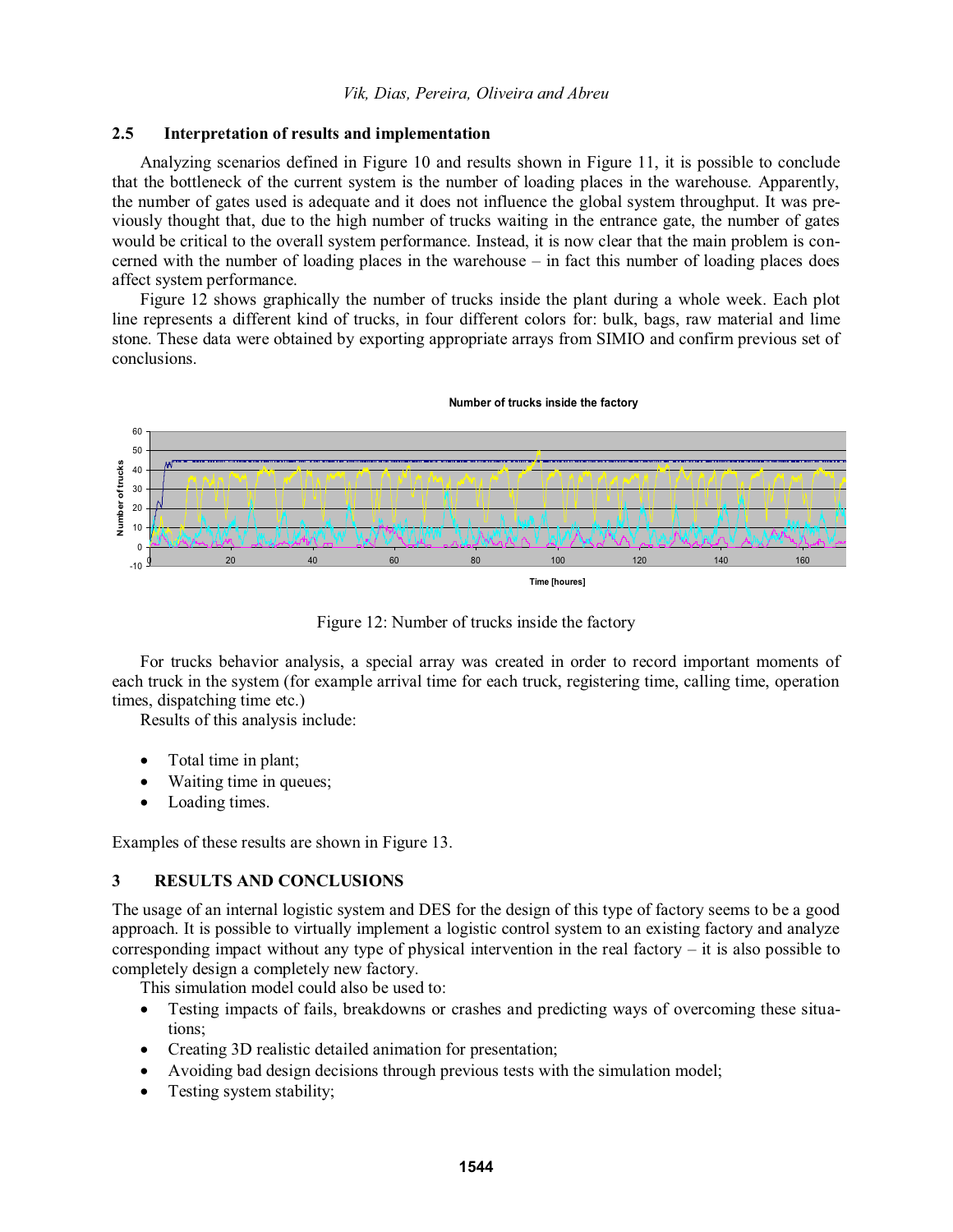- -Evaluating stochastic influences into the design of the system;
- -Achieving a global system configuration.



Figure 13 – Analysis of overall truck behavior

With our integrated approach, it is possible to achieve a global system configuration and find the best solution for each set of resources (e.g. facilities, space, human resources) as well as for reducing customer (trucks) waiting times. These first results do seem to be a good motivation for next steps in the use of simulation and SIMIO.

Next steps for this project would then include the definition of the entire detailed model and respective full implementation of the logistic system. Also full realistic 3D animation would be created.

#### **ACKNOWLEDGMENTS**

This project is part of a research cooperation between University of Minho (School of Engineering, Production and Systems Department) and Cachapuz. Cachapuz is a member of one of the biggest European weighing groups (the Bilanciai Group) and have a strong positioning in automation and integration of logistic operations on Cement plants.

#### **REFERENCES**

- Aleisa, E., and L. Lin. 2005. For effective facilities planning: layout optimization then simulation, or vice versa? In *Proceedings of the 2005 Winter Simulation Conference*, eds. M. E. Kuhl, N. M. Steiger, F. B. Armstrong, and J. A. Joines, 1381-1385. Piscataway, New Jersey: Institute of Electrical and Electronics Engineers, Inc.
- Benjaafar, S., S.S. Heragu, and S. Irani. 2002. *Next generation Factory layouts: Research challenges and recent progress,* Interface.
- Dias, L.,G. Pereira, and G. Rodrigues. 2007. A Shortlist of the Most Popular Discrete Simulation Tools. *Simulation News Europe*, 17(1):33-36. ISSN 0929-2268.